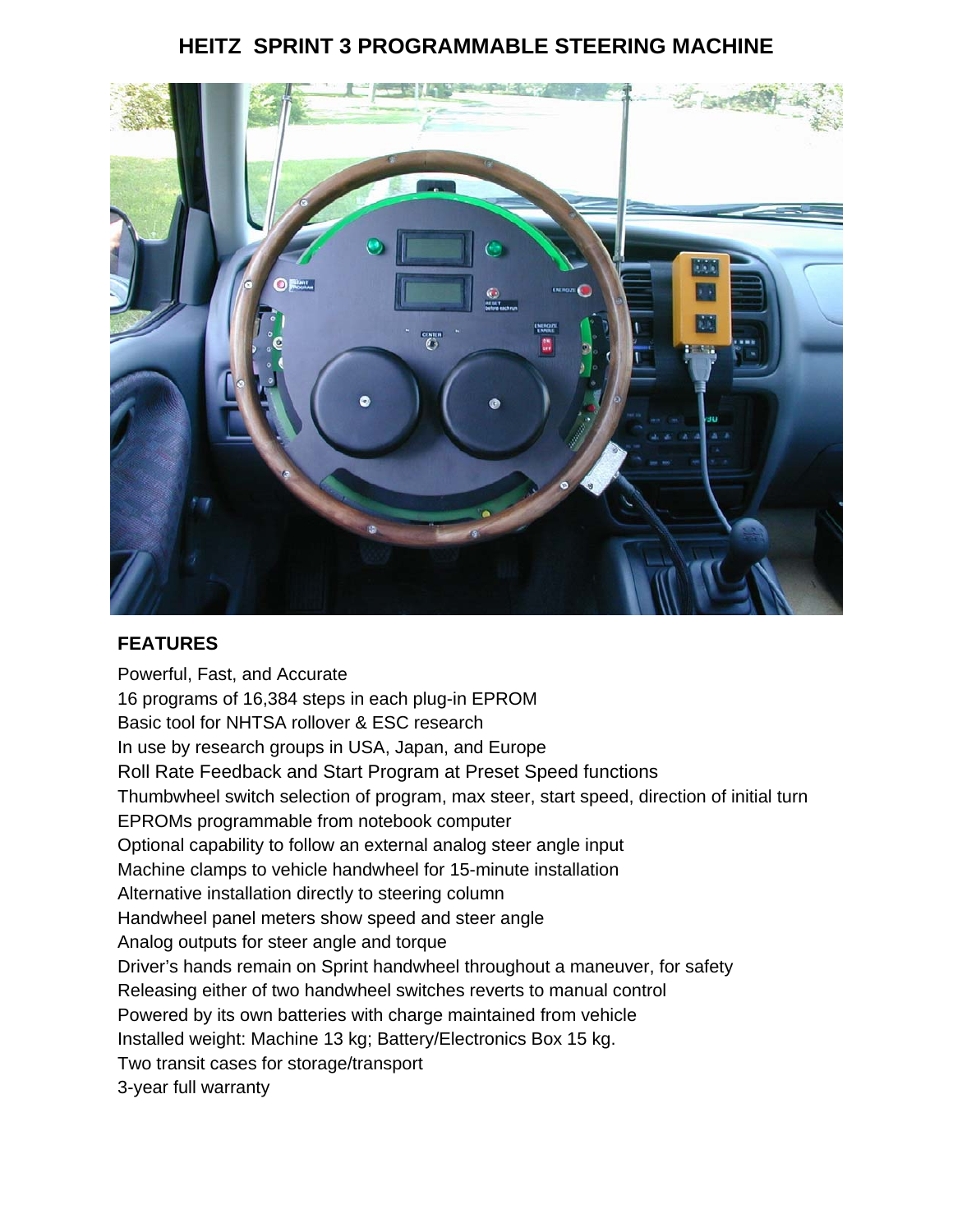

#### **COMPONENTS**

The photo above shows all components for the Sprint application. The B/E (Battery/Electronics) box is a rugged ABS case in which the cover is removed for installation. The B/E Box is connected to the vehicle 12-volt system, the Steering Machine, the Command Module, and the data acquisition system by the four cables shown. The Grounding Plate (a "disk brake rotor") attaches to the vehicle windshield by adjustable struts and suction cups. The Steering Machine clamps to the vehicle handwheel using the 4 mm hex driver tool. The EPROM is inserted in the ZIF (zero insertion force) socket on the leftmost PC board in the B/E Box. A second EPROM is available for optional control of throttle, brakes, recorders, or other devices. The Command Module contains digital thumbwheel switches for selection of program number, direction of first turn, maximum programmed steer angle, and vehicle speed for program start.

#### **OPERATION**

With the system unenergized a failsafe brake locks the motor and the Handwheel is ungrounded, so driving is normal. The driver energizes the system by depressing the right-hand thumb switch. After a short self-check cycle the motor fail-safe brake is released. Since there is as yet no Program signal, the servo holds the angle between the vehicle steering wheel and the Sprint Handwheel to zero, and driving remains normal. With energization one of the two green "Klutzlights" will indicate the direction of the initial programmed turn for drivers with poor short-term memories. When the driver depresses the left-hand thumb switch the Program is enabled and the grounding brake is applied, freezing the position of the Sprint Handwheel. If "start at speed" is not selected the program starts immediately; with "Start at Speed" the Program will begin when the vehicle has slowed to the preselected speed.

#### **SAFETY**

If the left-hand switch is released, the Program is inhibited and the Grounding Plate is freed. The servo holds the last commanded steer angle between vehicle and Sprint handwheels, with manual control. With release of the right-hand switch, the system is de-energized: the Grounding Plate is freed and the motor fail-safe brake locks the motor position, restoring full manual control. Releasing either or both switches produces the same driving condition.

The Sprint Steering Machine is capable of very large steer angles, at rotational speeds over 1000 degrees/second. For this reason it is important from a human factors standpoint that the driver's hands remain on the handwheel in the same way for both normal driving and programmed conditions. This feature is made possible by use of a "Series Servo", in which the Machine adds to the rotation of the Sprint Handwheel. During programmed steer the vehicle steering wheel rotates while the Sprint handwheel remained "grounded" to the vehicle windshield. During violent maneuvers the driver's hands remain on the stationary Sprint handwheel, for body support and machine control. In our competition's steering robots, the handwheel spins: in violent maneuvers the driver must avoid contact with the spinning handwheel while "hanging on" to a joystick.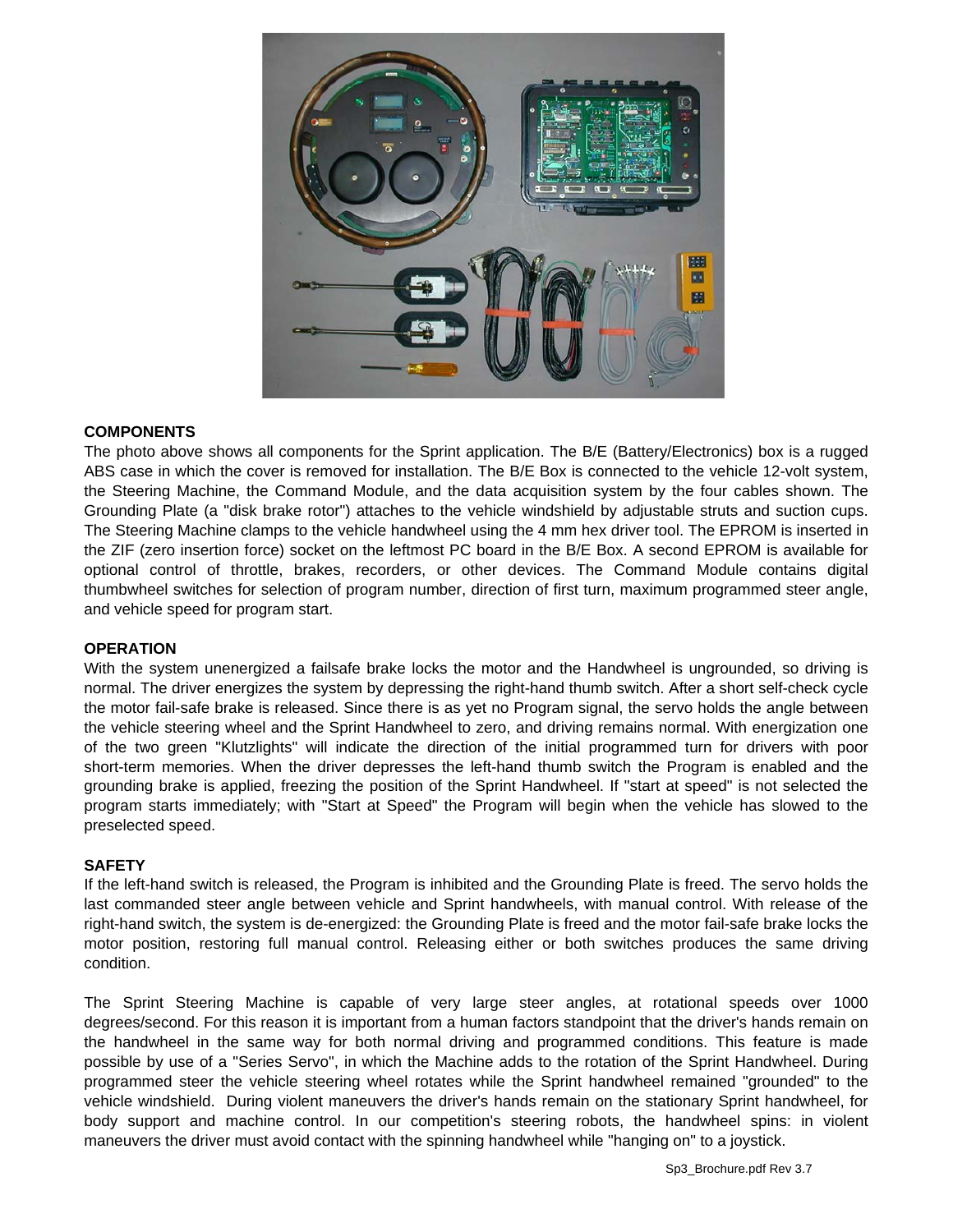### **SPRINT 3 SPECIFICATIONS**

# **INTERMITTENT DUTY TORQUE**, at any speed to 1500 degrees/second:

Peak torque (adjusted by a current limiting resistor) = 60 Nm. (75 Nm on request). Peak torque for a 2.7 second burst followed by power amplifier foldback to a resistor-adjusted 25 Nm. Amplifier controls peak duration to maintain long-term average current at continuous rating.

# **CONTINUOUS DUTY TORQUE**, at any speed to 2000 degrees/second:

25 Nm average or RMS. (Peak torque for continuous sinusoidal operation = 30 Nm).

#### **TORQUE MEASUREMENT**

To 100 Nm at 1.5 percent linearity, no damage limit.

### **ANGLE MEASUREMENT**

Resolution 0.025 degrees, 16-bit D/A, Full-scale switchable 800/400/200/100 degrees and additional potentiometer-adjustable gain for flexible scaling.

#### **INSTALLATION**

Machine clamps to vehicle steering wheel. Left/right are synchronous for automatic centering. Upper/lower are independently adjustable, since steering wheel center is frequently offset vertically from the center of steering column. Adjustable-length struts (11 to 25 inches, 280 to 640 mm) and oval-shape (3 x 6 inches, 75 x 155 mm) suction cups ground Handwheel to windshield. Adapters are supplied for mounting directly on the steering column.

Battery/Electronics Box has cables to vehicle battery, to hand-held Command Module, to Steering Machine, and to data system (Speed & Roll Rate in; Angle & Torque out).

"Hand-held" Command Module sets program, steer angle, direction, and start speed by "pushwheel" digital switches. It connects to Battery/Electronics Box through 15-pin D-Sub cable. It is usually taped down somewhere within the driver's reach.

#### **SIZE & WEIGHT**

Machine has 15 inch (380 mm) outside diameter handwheel. Handwheel to vehicle steering wheel is 5.2 inches (134 mm). Installed mass is 29 pounds (13.2 kg).

The Battery/Electronics Box measures 14 x 10.5 x 6 inches (360 x 270 x 160 mm) and weighs 33 pounds (15 kg) installed.

The Command Module measures  $4.7 \times 2.6 \times 2.0$  inches (120 x 65 x 50 mm) and weighs 11 oz (0.310 kg).

#### **POWER**

Input power is 9 to 18 volts from the vehicle's battery/alternator, which is used to maintain a 13.6 volt charge on system batteries through isolating regulated DC/DC converters. System has five 12-volt, 5 amp-hour lead-acid batteries connected in series for 60 volts at the power amplifier when the servo is energized; and an additional 12 volt, 5 amp-hour battery for miscellaneous system use.

With the system energized, the maximum current draw from the vehicle is 8 amps since additional current is supplied by the batteries.

The DC-DC converters isolate the system from the vehicle battery/alternator system, to prevent accidental ground loops.

The system is protected from reversed connection and alternator load dump transients.